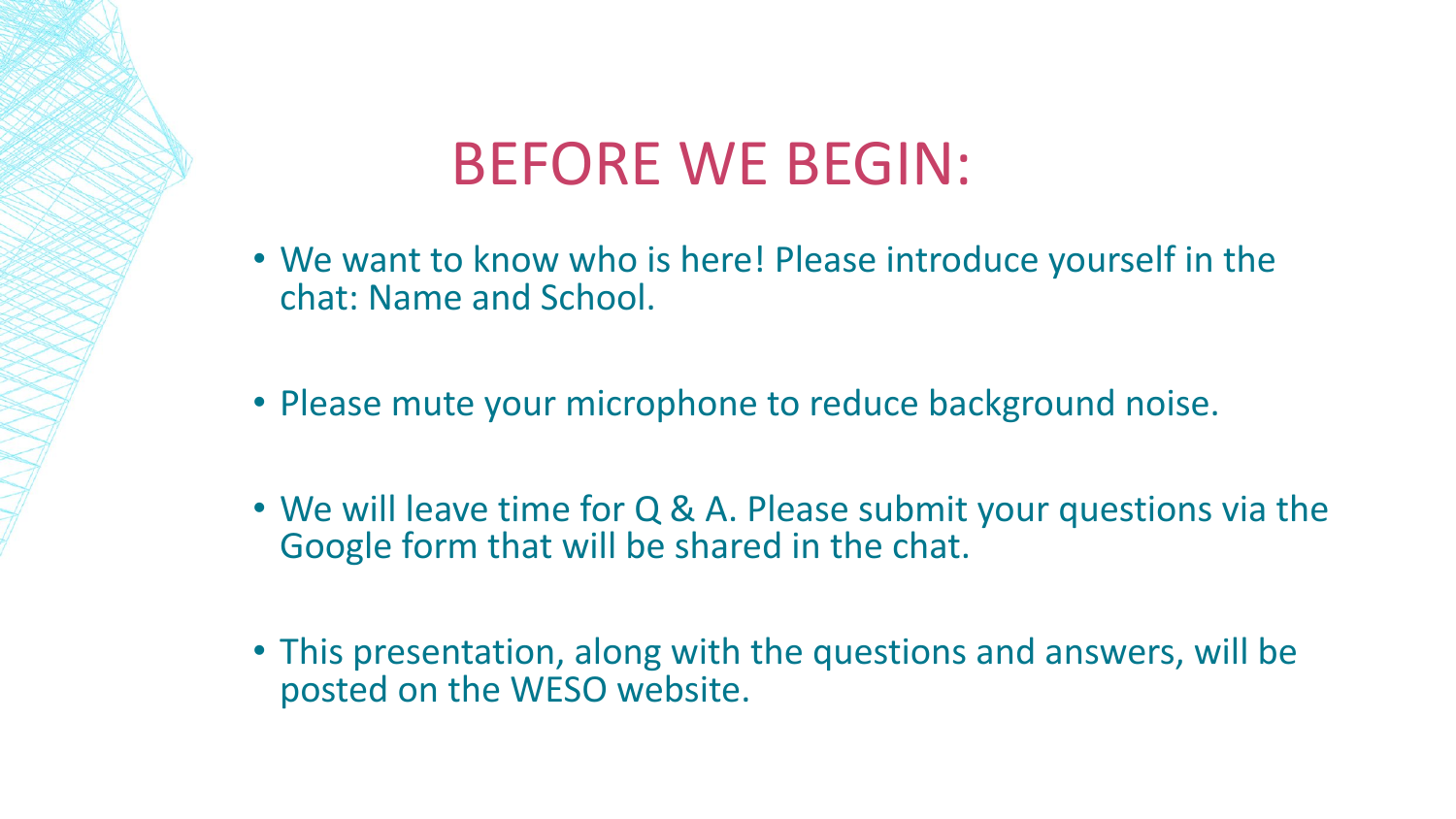# MYSTERY ARCHITECTURE WESO 2022

EVENT SUPERVISORS: Anand A Raj S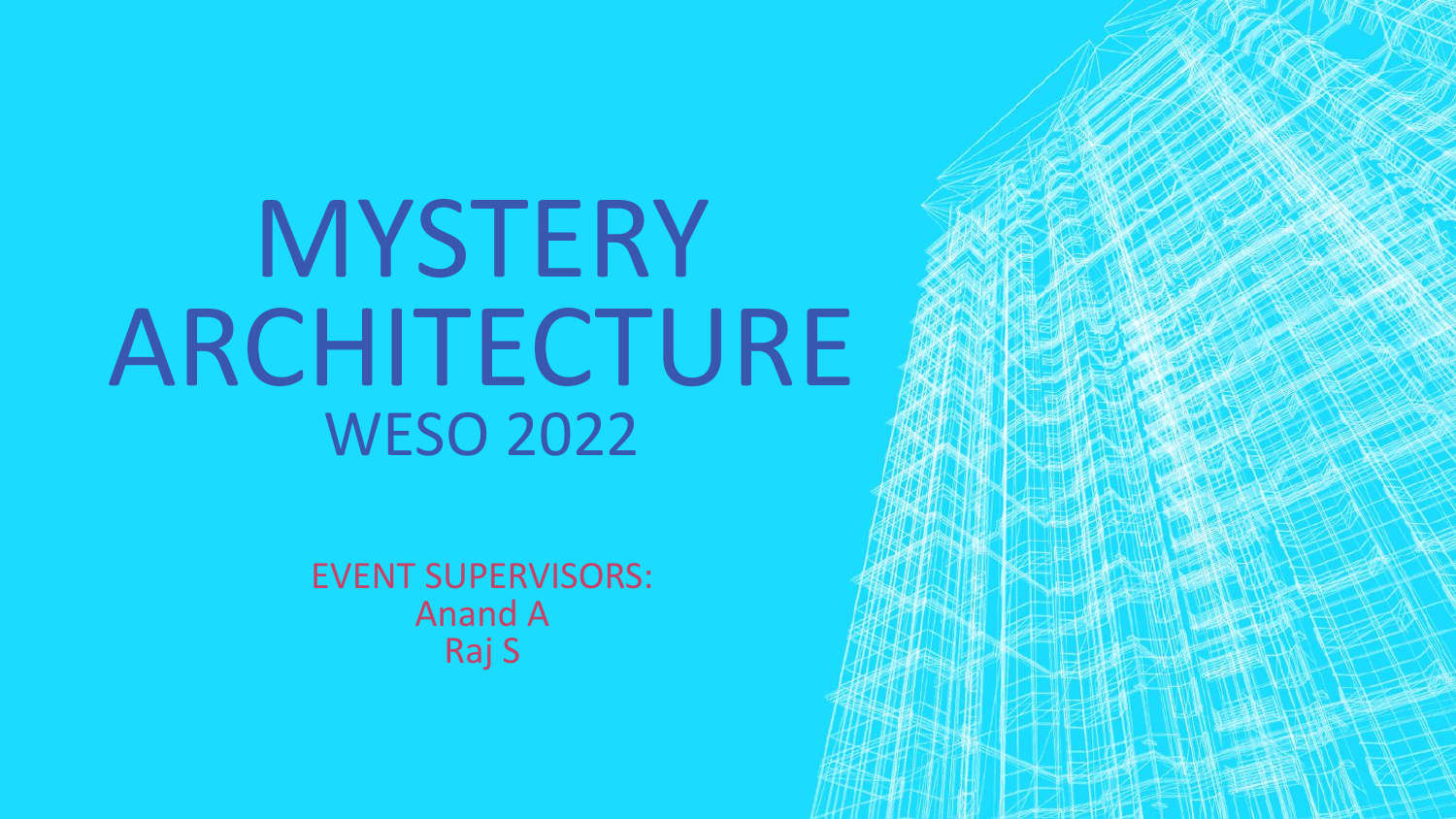#### BRIEF DESCRIPTION

The objective of this event is to use the given materials to build the tallest free-standing tower that can hold a tennis ball on top until the measurements are recorded.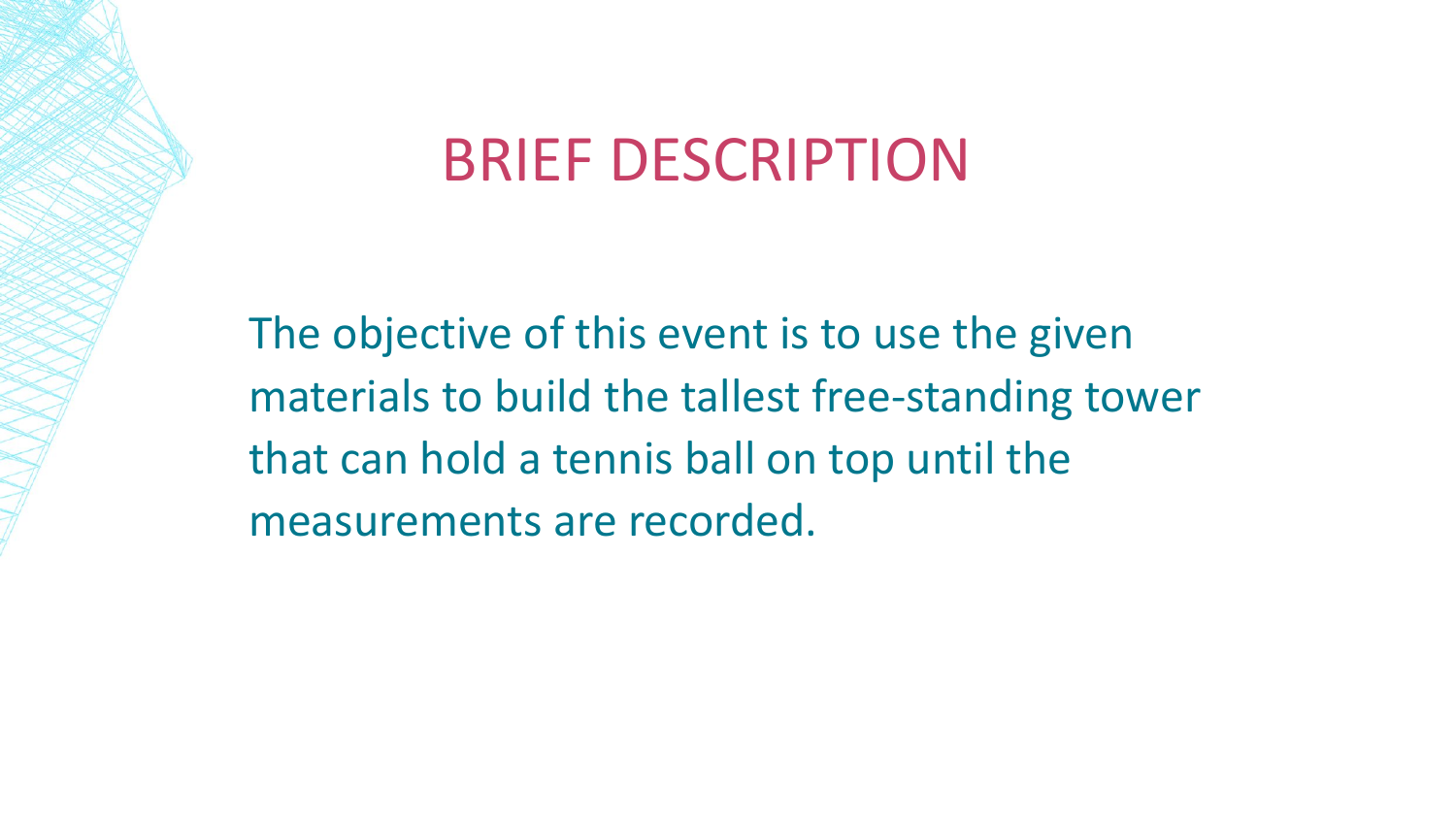#### GOALS FOR THIS EVENT

- Building skills
- Teamwork
- Fun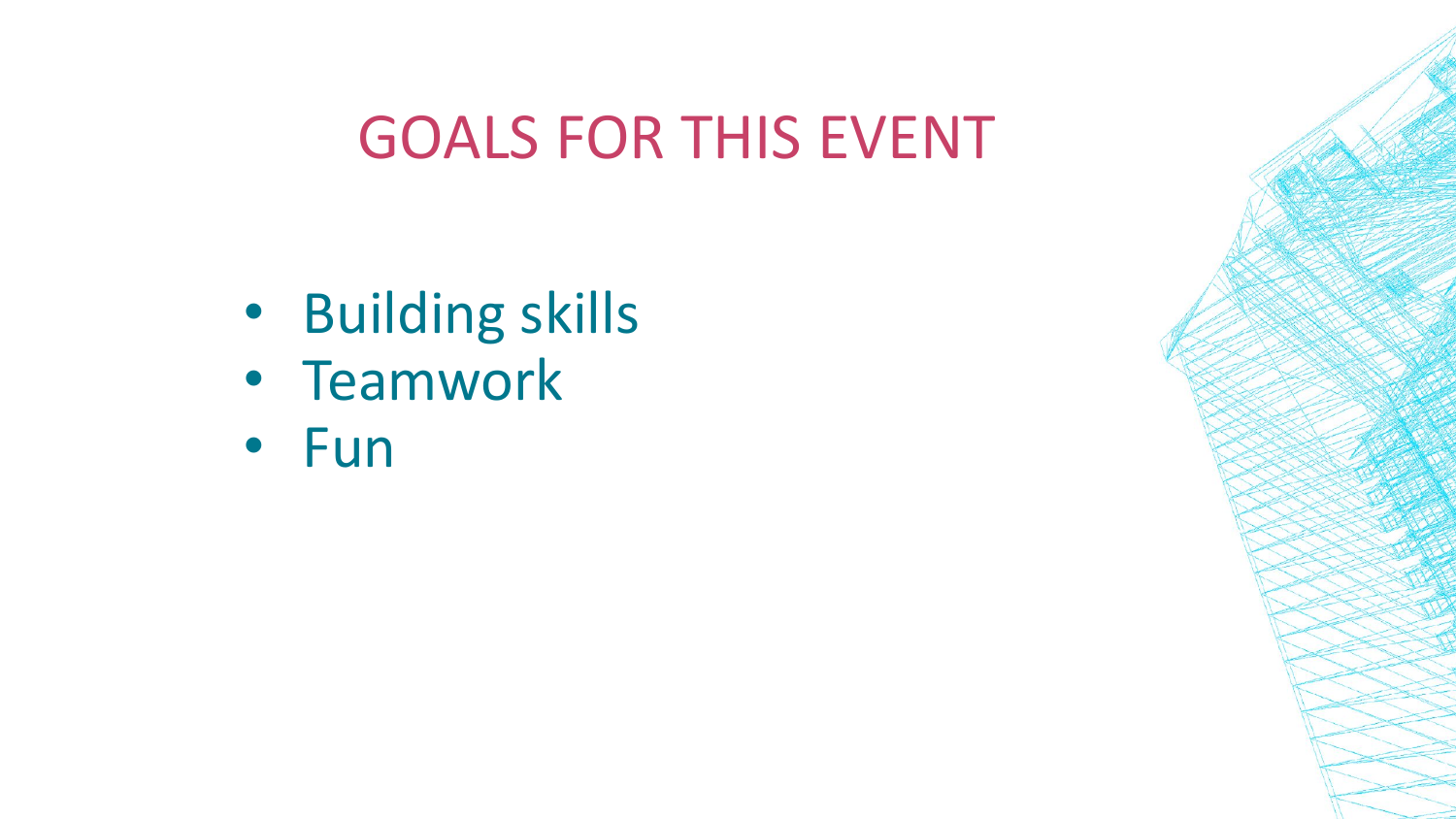#### EVENT FORMAT

**▪ Grades**: 2,3,4,5

**Exam Size: 1-2 participants per grade** 

- **▪ Duration**: 30 mins
- **▪ The detailed event description can be found at:**  <https://wesoscience.org/events/>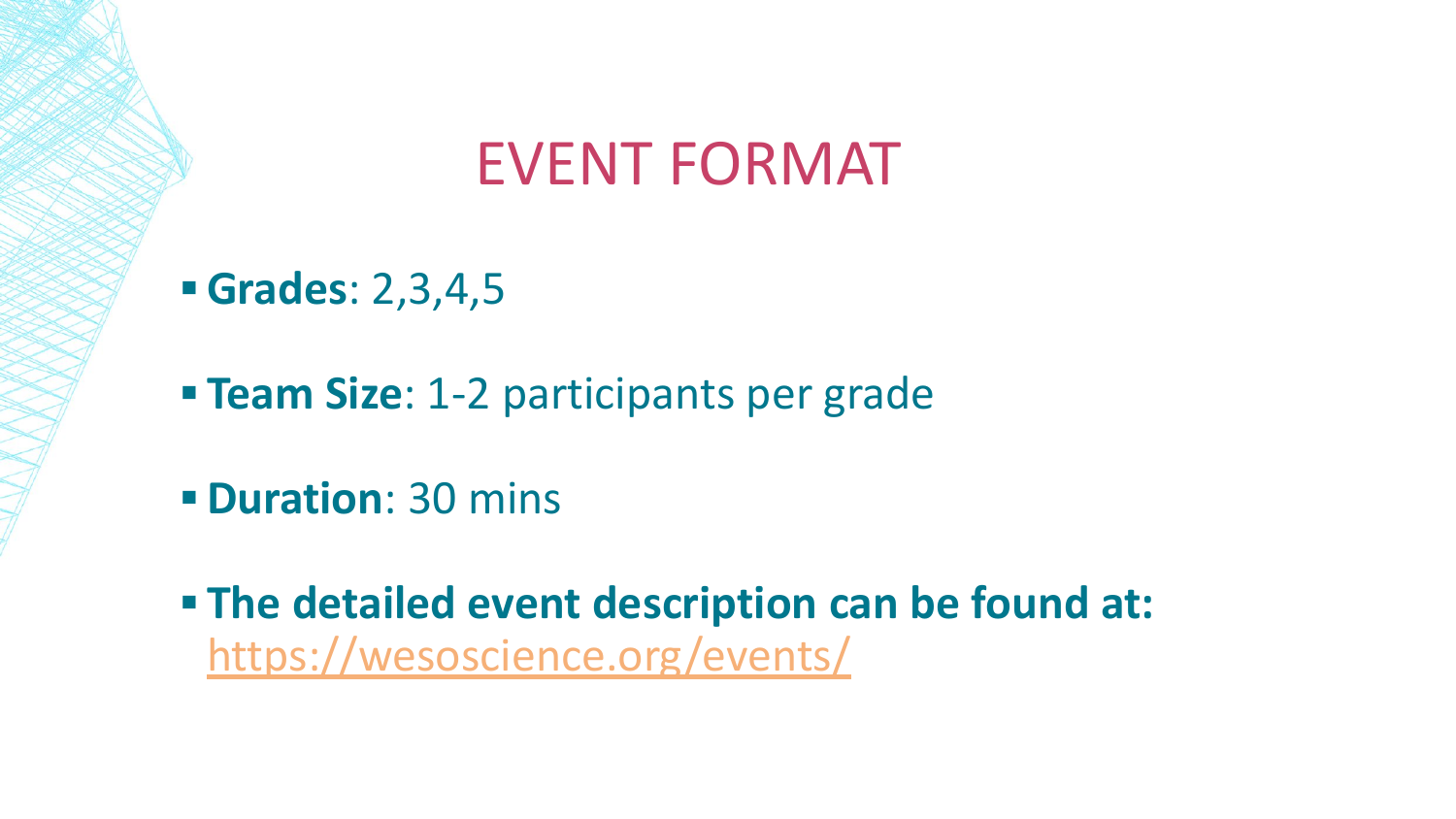#### EVENT RULES

- All kids need to report 5 minutes before the session start time. The session will start and end on time. If the kids are late to the session, they will lose time.
- Each team will be given a bag (similar in size to a Kroger/Meijer plastic grocery bag) of building materials. All teams in each grade will receive **the same** materials.
- The Supervisor will have a list of the materials and will read out the items and their quantities so that the students can verify before they start building. The bag containing the materials **cannot** be used for building and should be returned to the Supervisor.
- Every team will be provided with a pair of scissors and three strips (one foot each in length) of masking tape (Scotch brand masking tape, ½ inch width). The participants will not be allowed to bring any tools.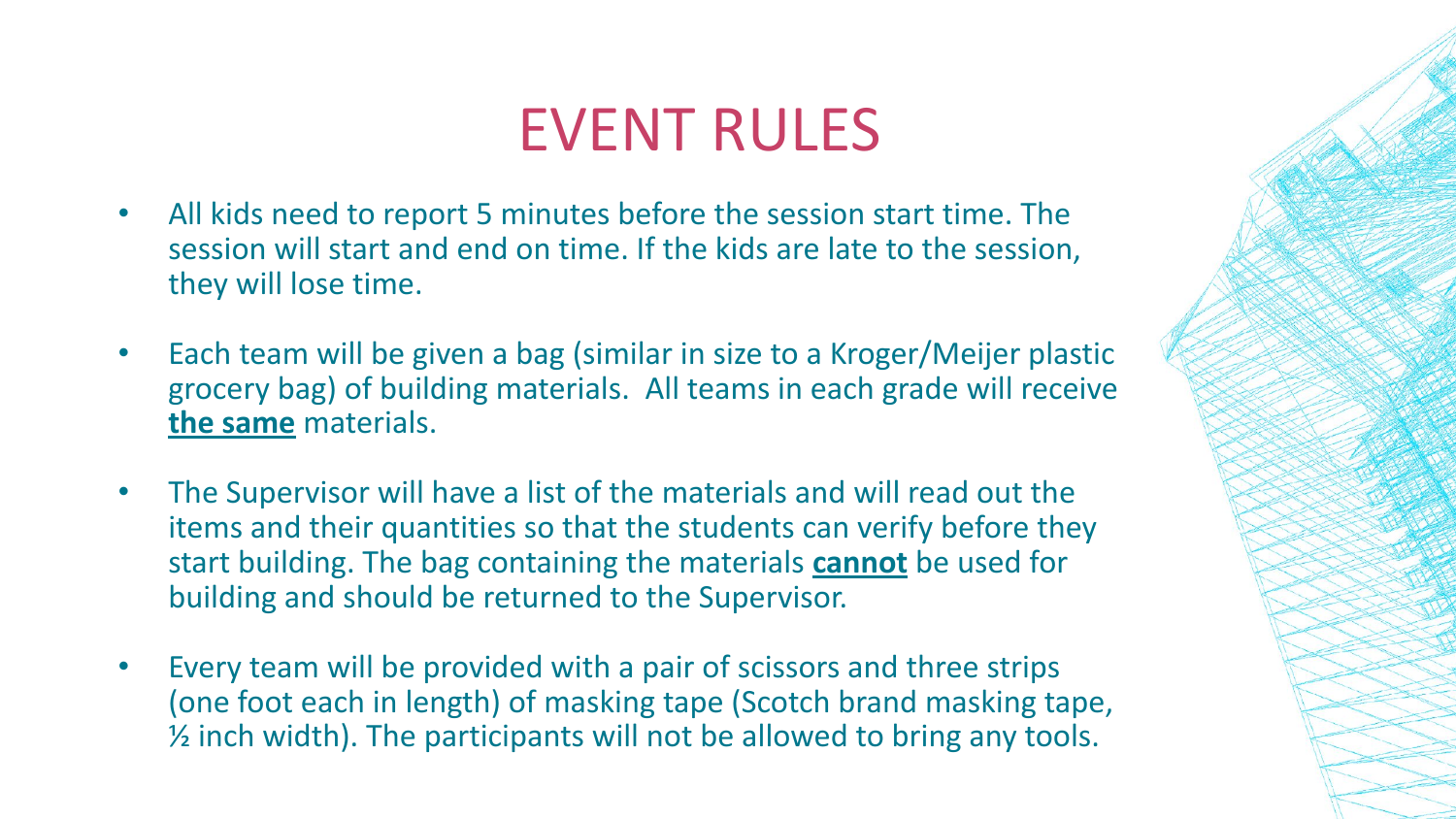#### EVENT RULES

- There will be about 10 15 items with which the kids can build their structures.
- Students do **not** have to use all the materials provided.
- **• The structure must be built on the floor and should be freestanding.**
- No building materials are to extend above the load/tennis ball.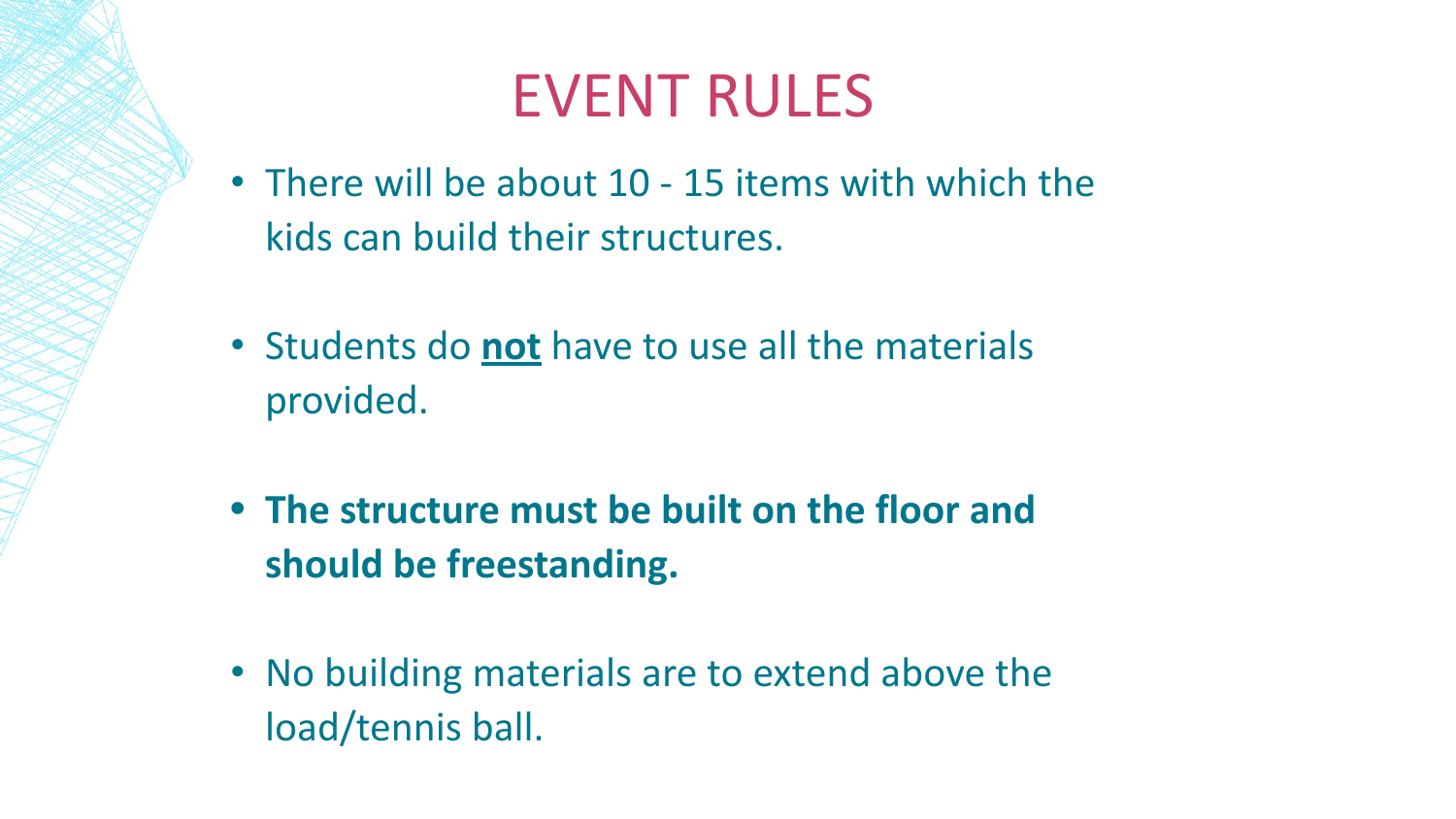## EVENT RULES: TIMING

- The students will have **20 minutes** to complete their structure.
- Students are notified when to start and the timer is run down from that point onwards.
- The students are notified approximately every five minutes. A two-minute warning is provided before the end of the 20-minute session. After the 20 minutes are over, each team is requested to step away from the structure.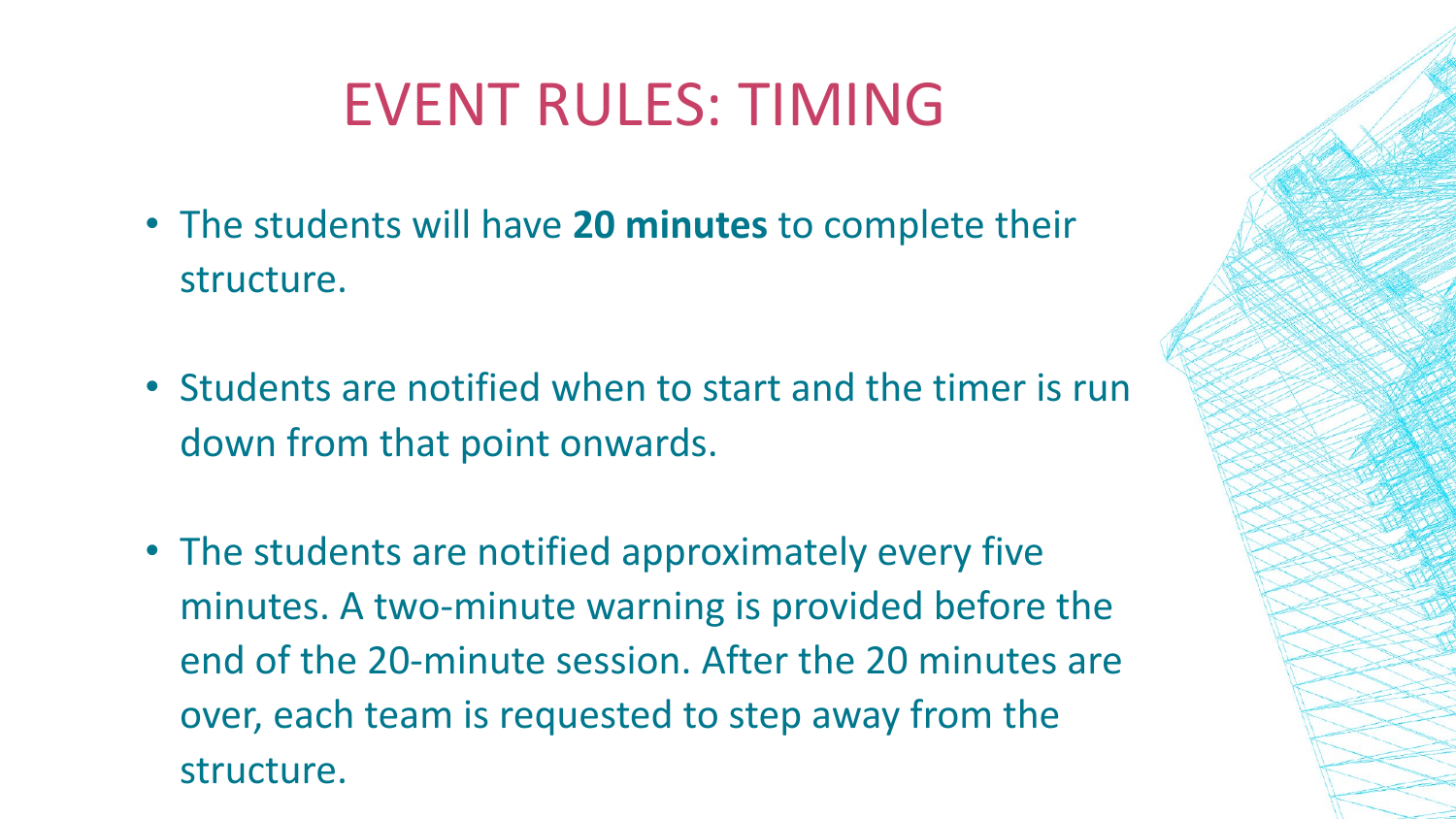#### TESTING

Students will be provided with a WESO tennis ball if they need one for testing purposes during the competition.

If the structure falls during the trial prior to 20 minutes, the students can rebuild and carry out adjustments.

A 'reading' or an 'unofficial' measurement (height and maximum base) can be requested with the tennis ball load (placed by students). It is just for the students' reference and will not be considered for scoring.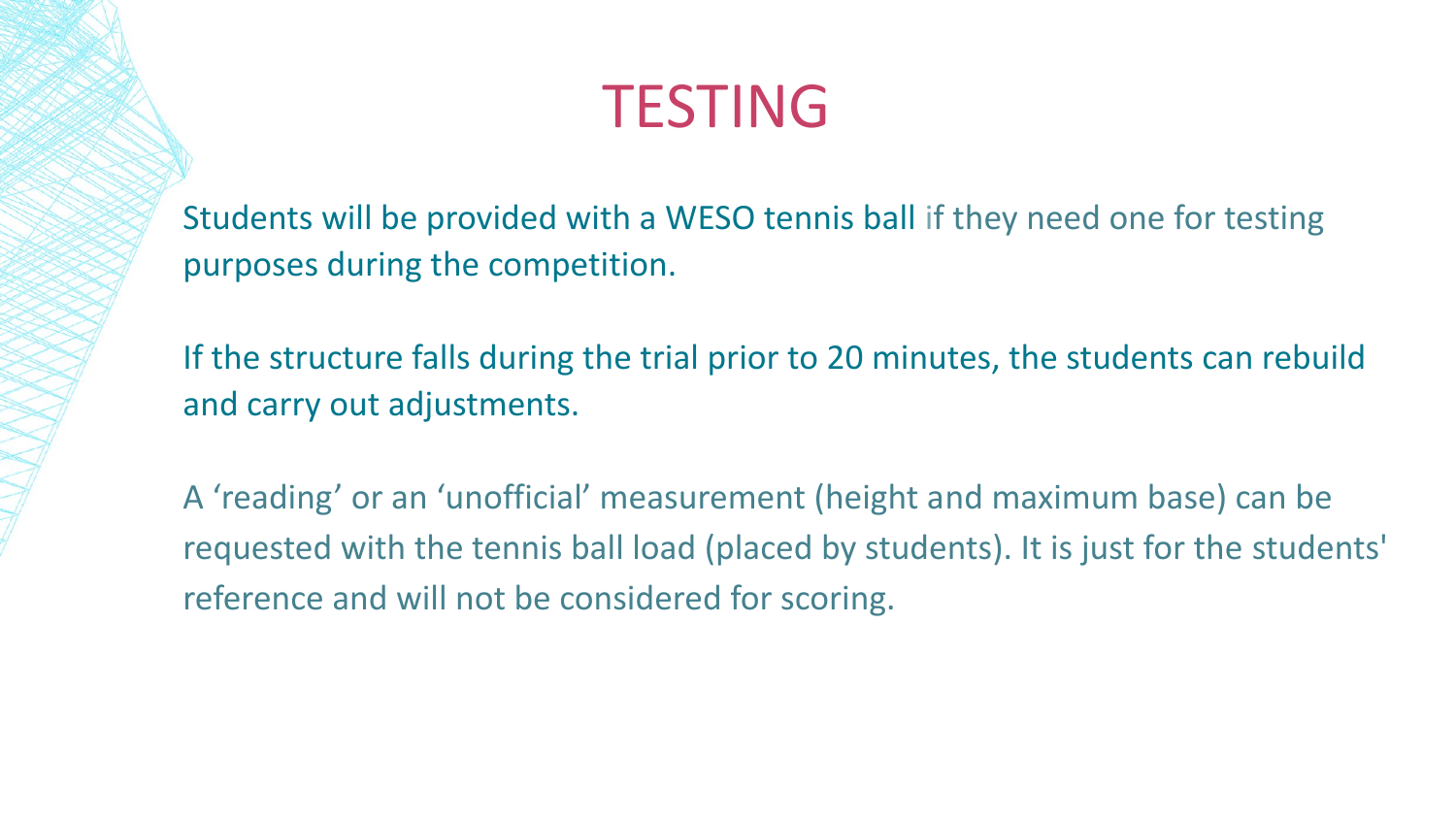#### FINAL MEASUREMENTS

- **● A 'final' or 'official' measurement (height and maximum base) is with the WESO tennis ball load (placed by students) and will be considered for scoring.**
- We suggest (and will encourage) that the students ask for a final measurement **when they have a decent build (even before completion of event) so that they have something on record. If the structure holds the tennis ball (placed by students), that measurement will be recorded by the Supervisors. The students can continue building a taller structure provided it is within 20 minutes.**
- **Once completed, the team should inform the supervisors. They will be provided with the WESO tennis ball and that should be balanced by the students on top of their tower. Since no building materials are to extend above it, the top of the tennis ball will be considered the highest point of the tower. The tower must remain standing until the measurements are recorded.**
- In case the structure falls at the end of the event, we will consider the best of the **'final' measurements they have on record. Even if the structure is intact at the end of the build, we will consider the best of the 'final' measurements they have on record.**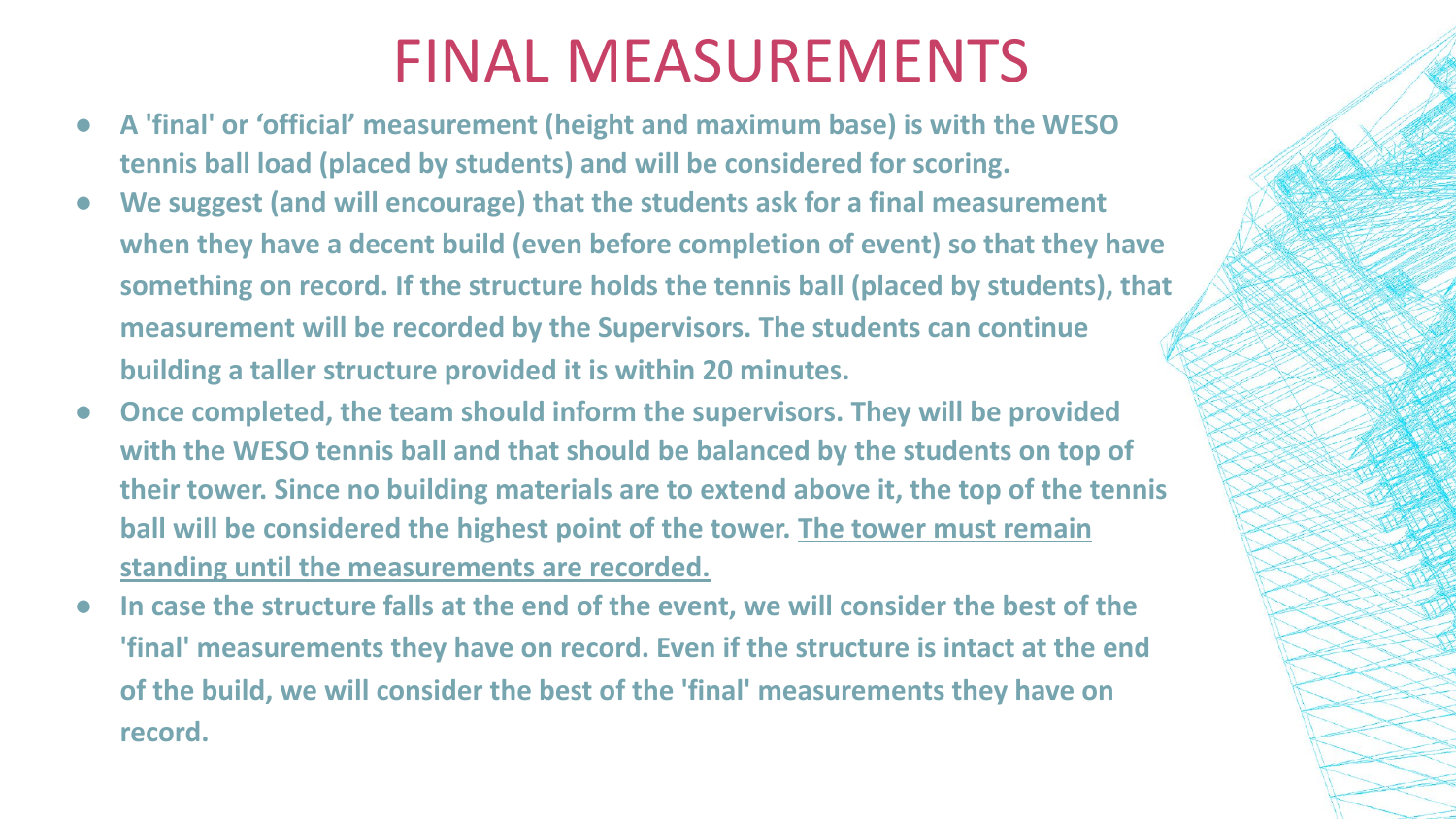#### SCORING

- The supervisors will measure the height, width & length (max base) of the tower.
- **• The structure with the tennis ball has to be standing for the measurement to be recorded by the Supervisors.**
- The tallest free-standing tower that can support the tennis ball wins.
- If none of the structures balance the ball, there will be no awards for that event.
- **• Tie Break Criteria:** If there is a tie on the height, the structure with the smallest base width wins.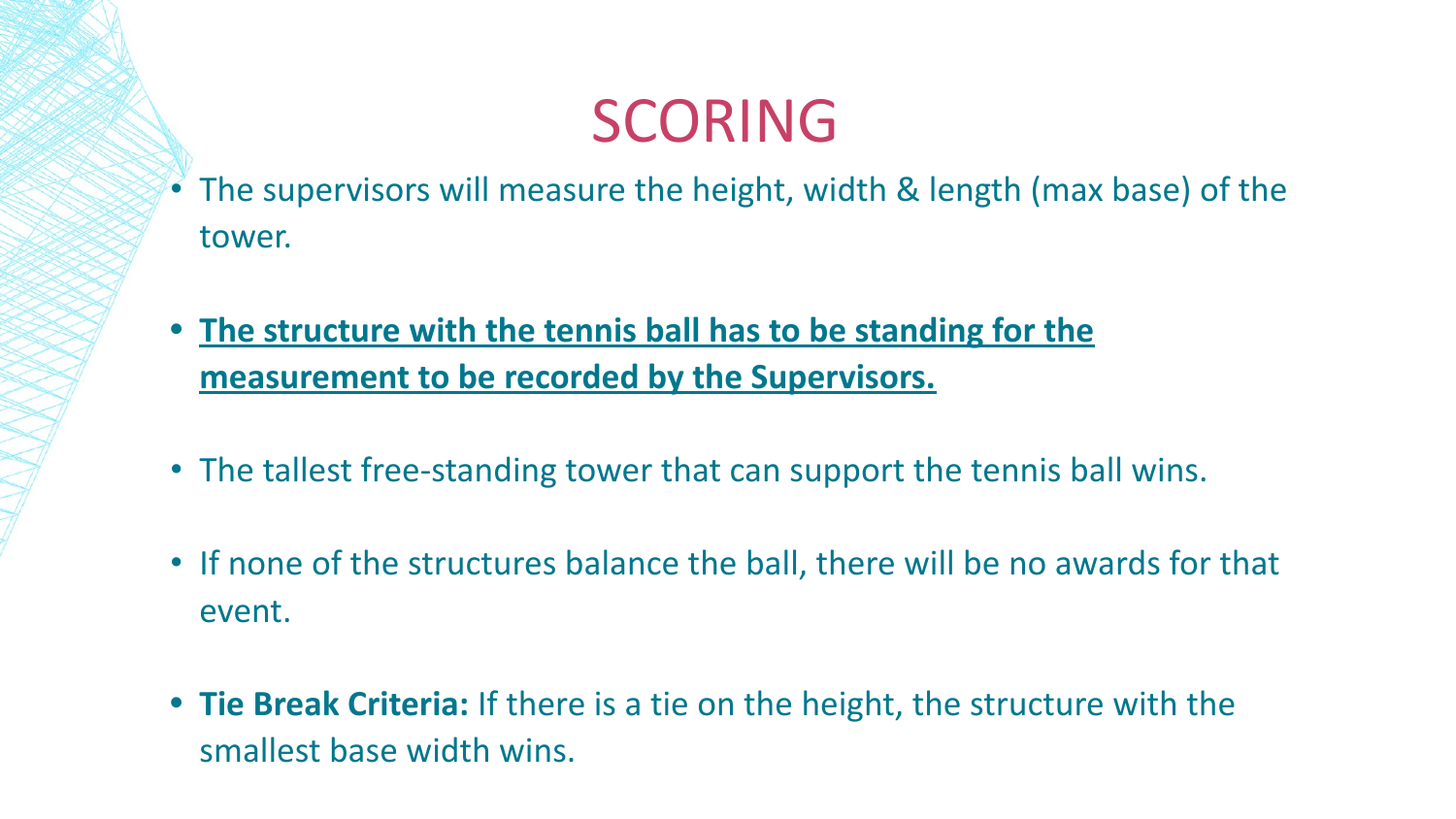# MATERIALS TO BE BROUGHT TO **COMPETITION**

- None
- All materials (including WESO tennis ball) and tools needed for the event will be supplied by WESO.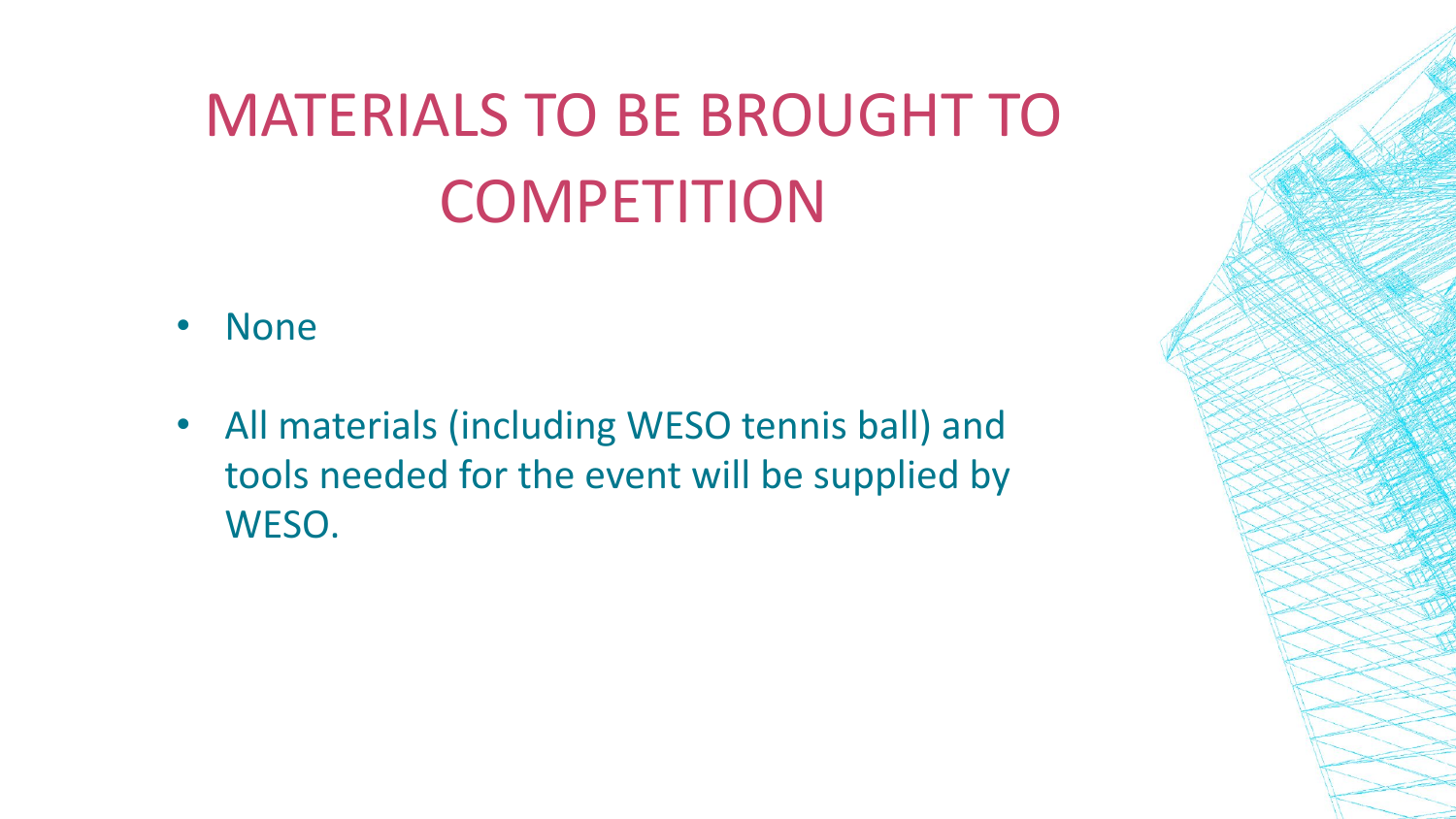### TIPS FOR COACHING

- Use different types and shapes of materials during practice.
- Some examples are household materials like paper, pins, cups, straws, paper clips, etc.
- Make sure your 2 students can work as a team and that they have a plan before they start.
- They will not be given additional supplies or tape.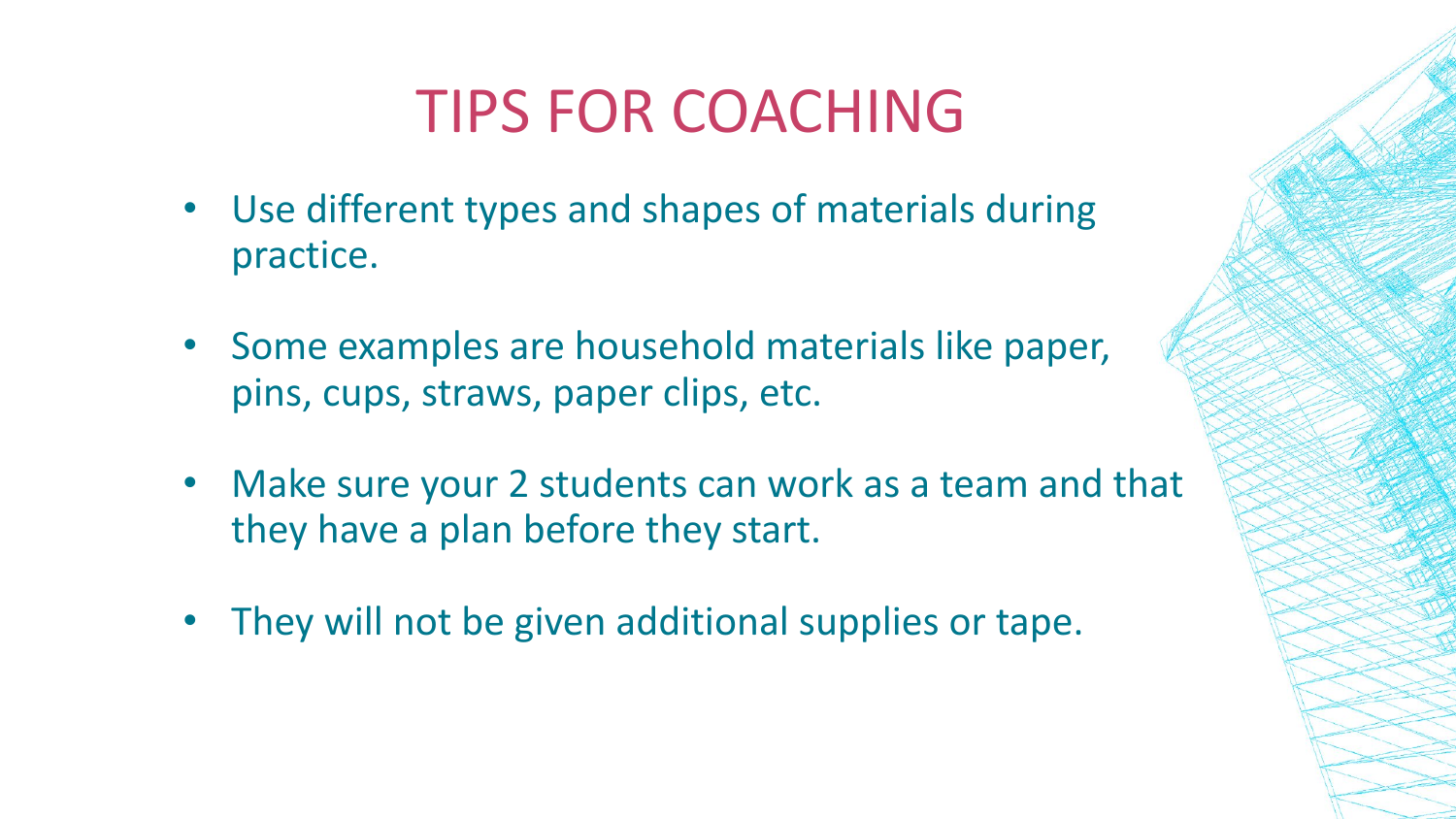# QUESTIONS AFTER TONIGHT?

- If you have any questions, please email them to [weso.events@gmail.com](mailto:weso.events@gmail.com) with the event title in the subject line.
- The reply from the supervisor will be posted on the WESO blog. You can sign up to receive the blog posts at wesoscience.org
- Additional materials, including this presentation and Q & A, will be posted on the blog.

#### Follow WESO via Email

Enter your email address to follow this site and receive notifications of new posts by email.

Email Address

**FOLLOW WESO**